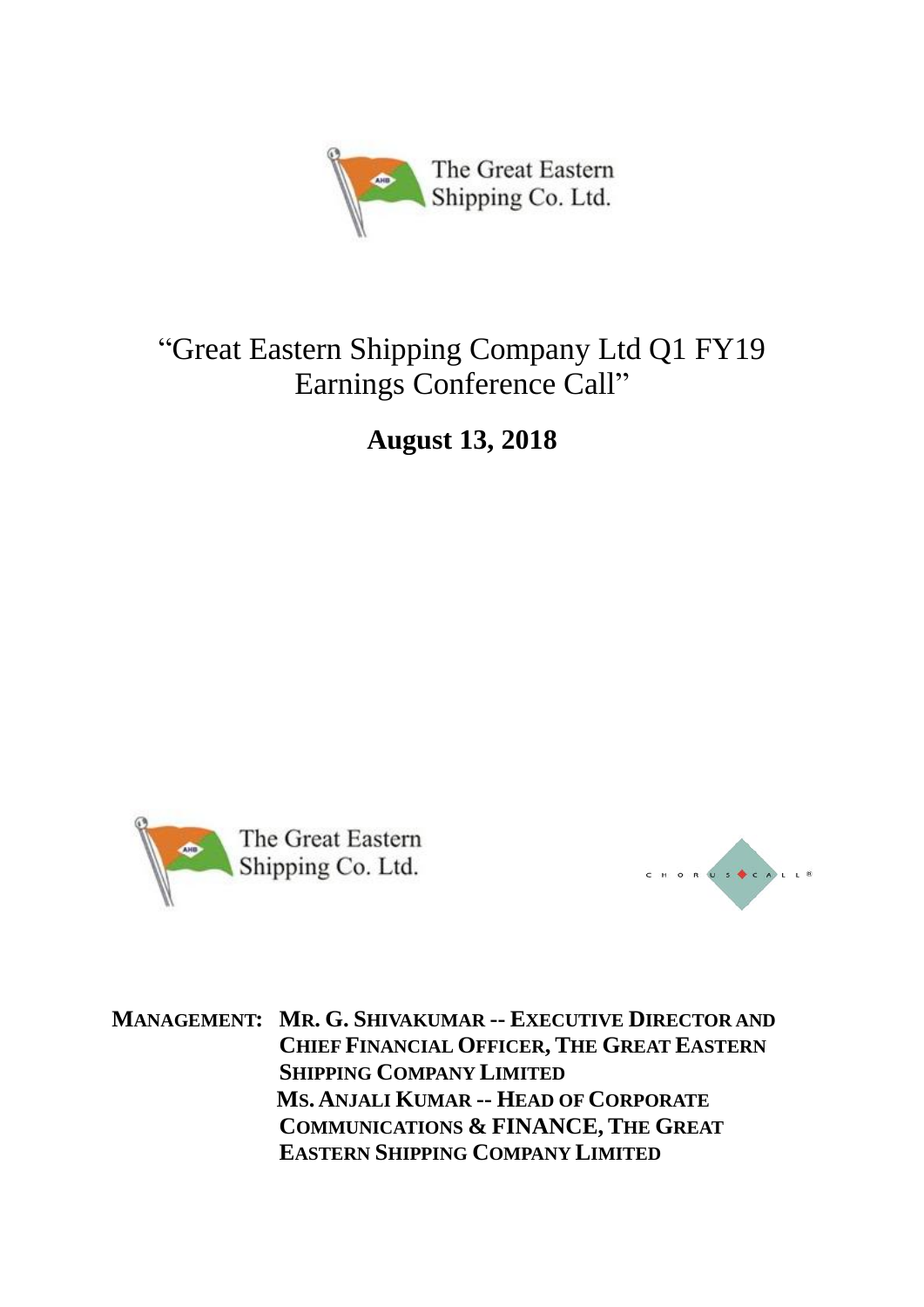

## **Moderator:** Ladies and gentlemen, good day and welcome to the Great Eastern Shipping Company Limited Q1 FY19 Earnings Conference Call. As a reminder all participant lines will be in the listen-only mode and there will be an opportunity for you to ask questions after the presentation concludes. Should you need assistance during the conference call please signal an operator by pressing '\*' then '0' on your touchtone phone. Please note that this conference is being recorded. I now hand the conference over to Mr. G Shivakumar – CFO of the Great Eastern Shipping Company. Thank you and over to you sir.

**G Shivakumar:** Thank you very much. Thank you everyone for joining us this afternoon for the conference call to go over the results for the last quarter and also to discuss our outlook and our strategy. I trust you have been through our results and press release which came out on Friday and of course there is a big swing on account of currency and derivatives, which technically looked like we made an EBITDA loss and people who have been following us know that it is not actually an EBITDA loss but a derivative MTM loss, it is not a cash cost as we have pointed out in the first note.

> We continue to be significantly EBITDA positive, we have a standalone EBITDA run-rate, just based on the first quarter, of \$100 million, so basically \$25 million plus in the first quarter. On a consolidated basis the EBITDA is in excess of \$40-45 million for the quarter. Coming to what has been happening in our markets, US crude oil production was up about 1.3 million barrels per day and product exports were up a little bit in Q2, but crude exports were actually up by 1.3 mbd in the second quarter i.e. Q2 of the calendar 2018 year on year.

> Chinese imports continue to grow at about 500 kbd for the first half and 400 kbd for Q2. However, one significant factor here is that there is a pipeline from Russia to China, there was an expansion of that pipeline and that carries about 300 kbd. So, that is not seaborne imports. Crude tanker fleet growth was zero to very marginally negative in the six months period as scrapping continued in Q2. However, freight markets were very poor, and you would have seen that in our average rates. Most of our fleet is on the spot markets and freight markets were extremely poor.

#### Coming to US LPG exports:

First quarter of this calendar year saw (-17%) degrowth in LPG exports mainly due to a cold winter and local demand being higher. But in Q2 it moved to a marginal positive. At the same time, though fleet growth for 2018 that is the first six months of 2018 has been negative of VLGCs, the year on year number is still 5% and that has resulted in poor rates. We have seen in the last 3 to 4 weeks an improvement in spot rates for LPG ships, the VLGCs. So, let us see how that goes.

The dry bulk trade into China has grown by about between 10-20 million metric tons in the half year. There is a small negative in iron ore imports, but this is compensated by significant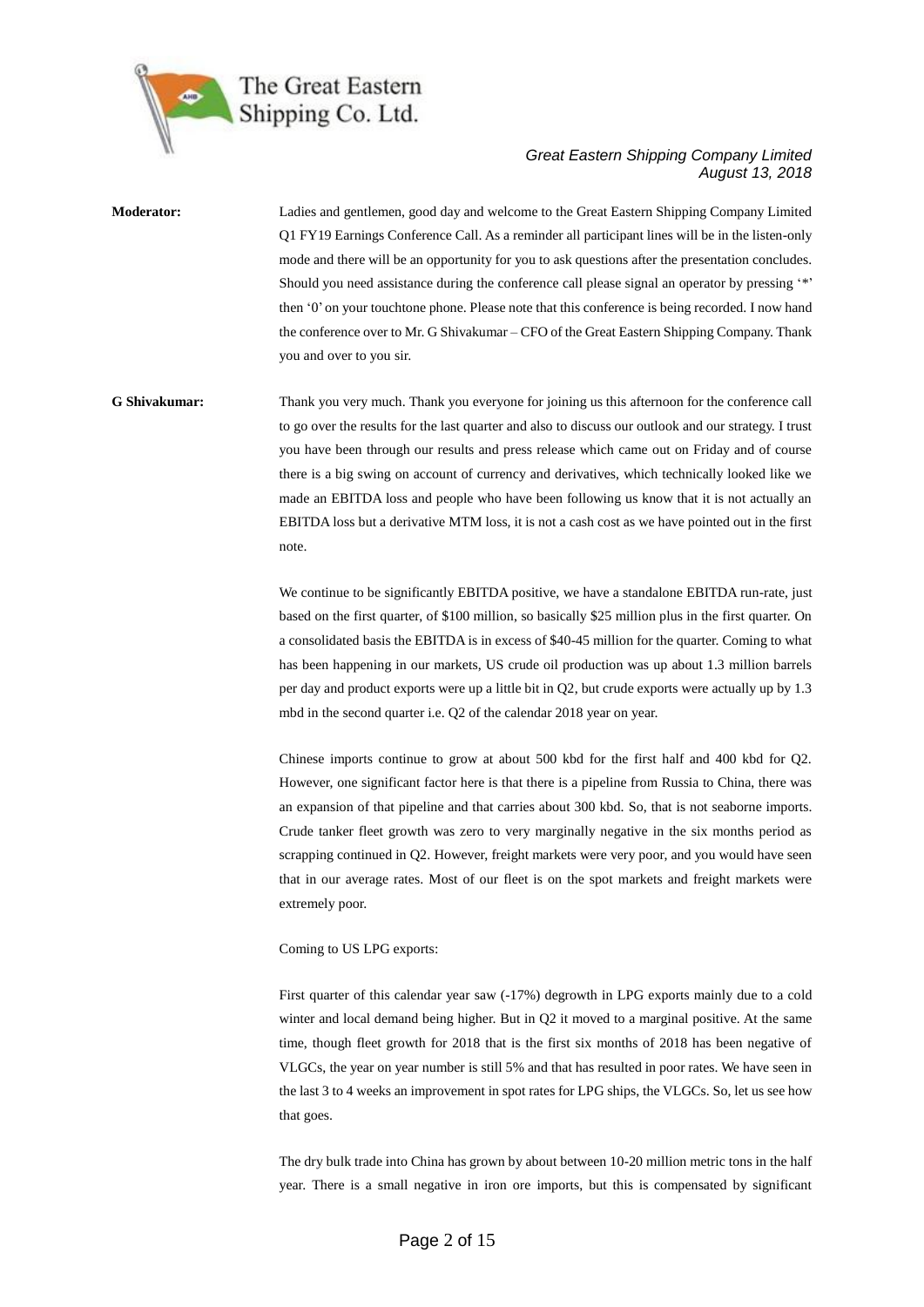

increases in coal and bauxite import. So, coal has gone up by about 22-23 million tons and bauxite by about 5-6 million metric tons.

The order book stands at about 13% of VLGCs and crude tankers, at about 8-10% for dry bulk and product tankers. The offshore market continues to be challenged, though there are some signs of hope and a little bit of optimism considering what has been happening to the crude oil price and hopefully this oil price change here for some time should result in some improvement in the markets and at least in some demand for offshore assets. We currently have only one asset which is without a contract that is an 80-ton anchor handling tug supply. We are still to finish the contract on 30<sup>th</sup> June. That vessel is currently in the Middle East.

Coming to asset prices:

Tanker prices dropped slightly in the quarter while bulker prices were about flat and maybe marginally positive. Overall the shipping fleet was down by about 1.5%. Compensating this was the rupee depreciation against the dollar by about 5% which took our NAV from 357 in March to 361 in Q1. In offshore asset prices there is no real change, though we have seen at least one transaction done for a modern rig similar to ours and it is somewhere in the range of what brokers have been putting our asset prices at. As a result again, the impact of currency has been there in the consolidated NAV as well. So, the consolidated NAV is between Rs. 360 and Rs. 430 per share, so the midpoint of that is about Rs. 395 per share as against about Rs. 380 per share in the end of March.

So, that is all I have as an update. We are happy to take your questions.

**Moderator** Thank you very much. We will now begin the question and answer session. We have the first question from the line of Vaibhav Badjatya from HNI Investments. Please go ahead.

**Vaibhav Badjatya:** Wanted an update on some of the recent development in the industry where shipping industry has kind of **(Inaudible)**. So, I just wanted to understand that.

**G Shivakumar:** I take it that you are asking about the recent developments on this ROFR, etc., in India. So, far it has happened in containers and it has happened on agri products on the coast. We are not in agri products on the coast and containers, again not a very significant trade. However, there is some discussion around doing away with the so-called cabotage which is effectively just the right of first refusal. So, there are discussions going on, there are proposals which are there but there is nothing concrete yet which we know is going to happen. So, nothing much really to comment on impact. What it does is it is not enabling us to earn a premium because there is no premium that we get on any of the cargos that we get under ROFR. All we get is the right to match and that basically is saying you earn in market, whatever the market bids for a particular business you have the right to take the business at that same rate. So, as it stands we do not know how to assess the impact of it on us. It is disappointing obviously if it happens because that is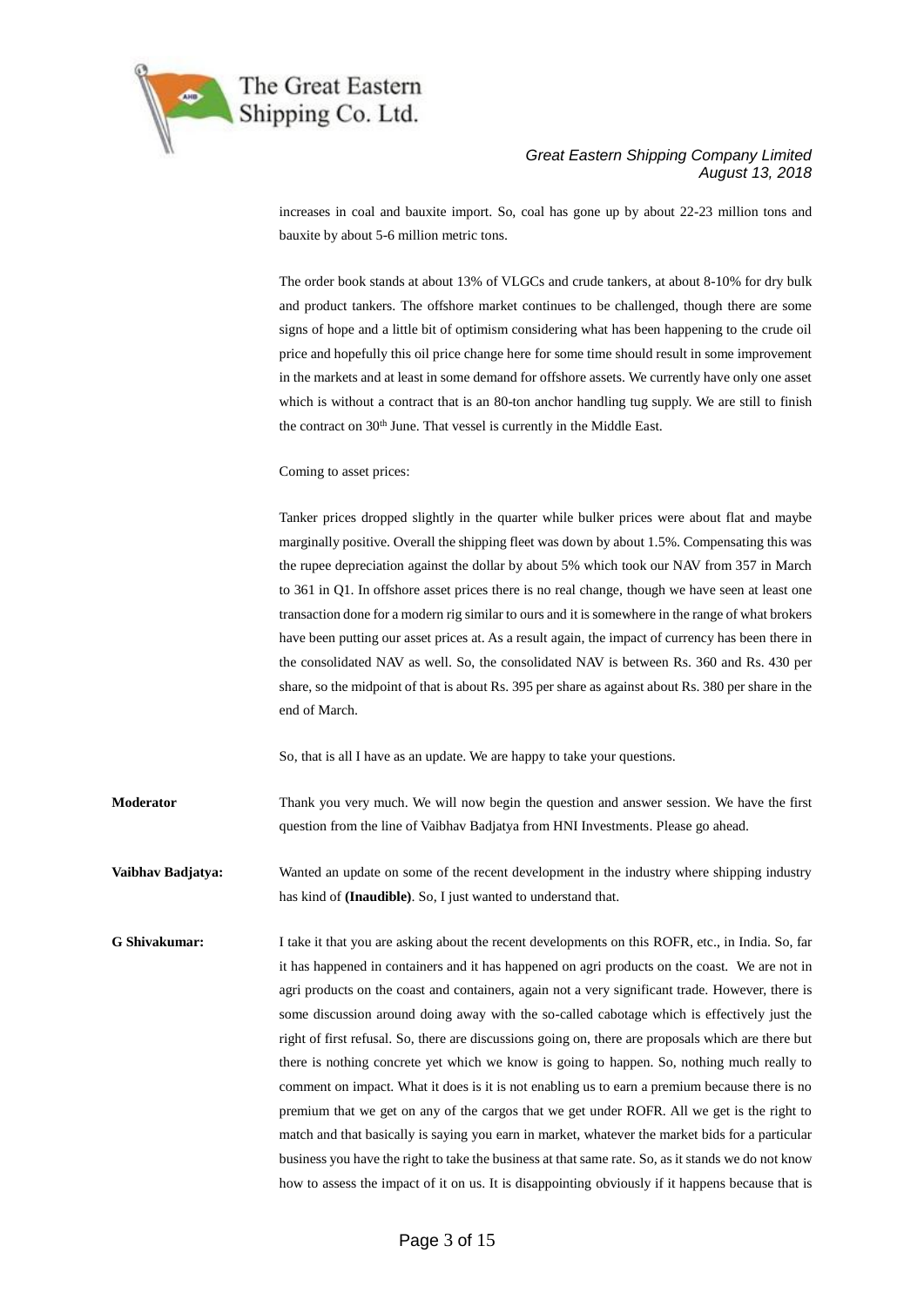

the only support which is actually there for our industry in the government regulation. And hence, it will be disappointing if it does not continue. It is already a much more diluted version of the support that exists elsewhere in the world. For instance, in China you cannot even carry a cargo on the Coast of China unless you are Chinese flagged vessel, which is very different in India. If there is no Indian flagship available to do the business at the rate that say a Liberian flagship offers, the Liberian flagship will carry that cargo. So, it is a very diluted version of support which we get, but it is very disappointing if even that goes. So, we would not be able to assess it unless we know what exactly is happening and even then we may not know because in terms of financial impact we may not know what it is. It is difficult to assess because all you get is the right of first refusal at a market rate. It gives a comfort to players who are making investments that they have full access to Indian cargo and that is not going to be there now. So, I hope I have answered your question. The short point is we do not know what the impact of it is, we do not know what form it is going to come in and even if we do we do not know how to assess the impact of it and it is difficult to assess the impact because there is no rupee or dollar number that we can put onto it.

**Moderator:** The next question is from Sunil Kamdar from ACK Capital Management. Please go ahead.

**Sunil Kamdar:** First of all I will congratulate you. Your topline has been quite good, about 11.4% growth. This quarter there has been a very good improvement in our Baltic Dry Index numbers. How it will benefit to our company sir? And the second is you know, overall it has been good, but I think in the other expenses you said there is a derivative loss on changes there, can I have some clarity on this please?

**G Shivakumar:** Yes. So, first of all on dry bulk we have 14 dry bulk ships today of which the cape is on time charter, so it does not get affected by what is happening to other spot market. The other ships are either on the spot market on short term time charters. So, all of them will benefit to some extent though so far, the increase has been mainly on the capesize freight rates. Hopefully it should filter down to the other smaller sizes sometimes. So, most of our ships are in the spot market or in short time charters and we will be able to take the benefit of improved pricing. But again, just to emphasize, dry bulk fleet constitutes 30% of our overall fleet. Tankers constitute the remaining 70%. That is one. Second is on these other expenses, so we would like to borrow in dollars however sometimes you can get a better dollar borrowing rate by borrowing in rupees and swapping it into dollars. So, we have done that. We have borrowed in rupees and swapped it into dollars and got a cheaper, effective rate of borrowing dollars. However, the issue with that is that there is a derivative and there is a mark to market as with any derivative. Any mark to market on that has to appear in the come through P&L. So, when the rupee depreciates against dollar this derivative mark to market will go against us. Like it has happened in the last quarter, the rupee depreciated by Rs. 3.30 to the dollar. And so there is a derivate mark to market which has gone against us. Which have just come in the P&L. On the opposite side, the money was used to buy a ship (in dollars) and the ship has also increased in value in rupee terms. However,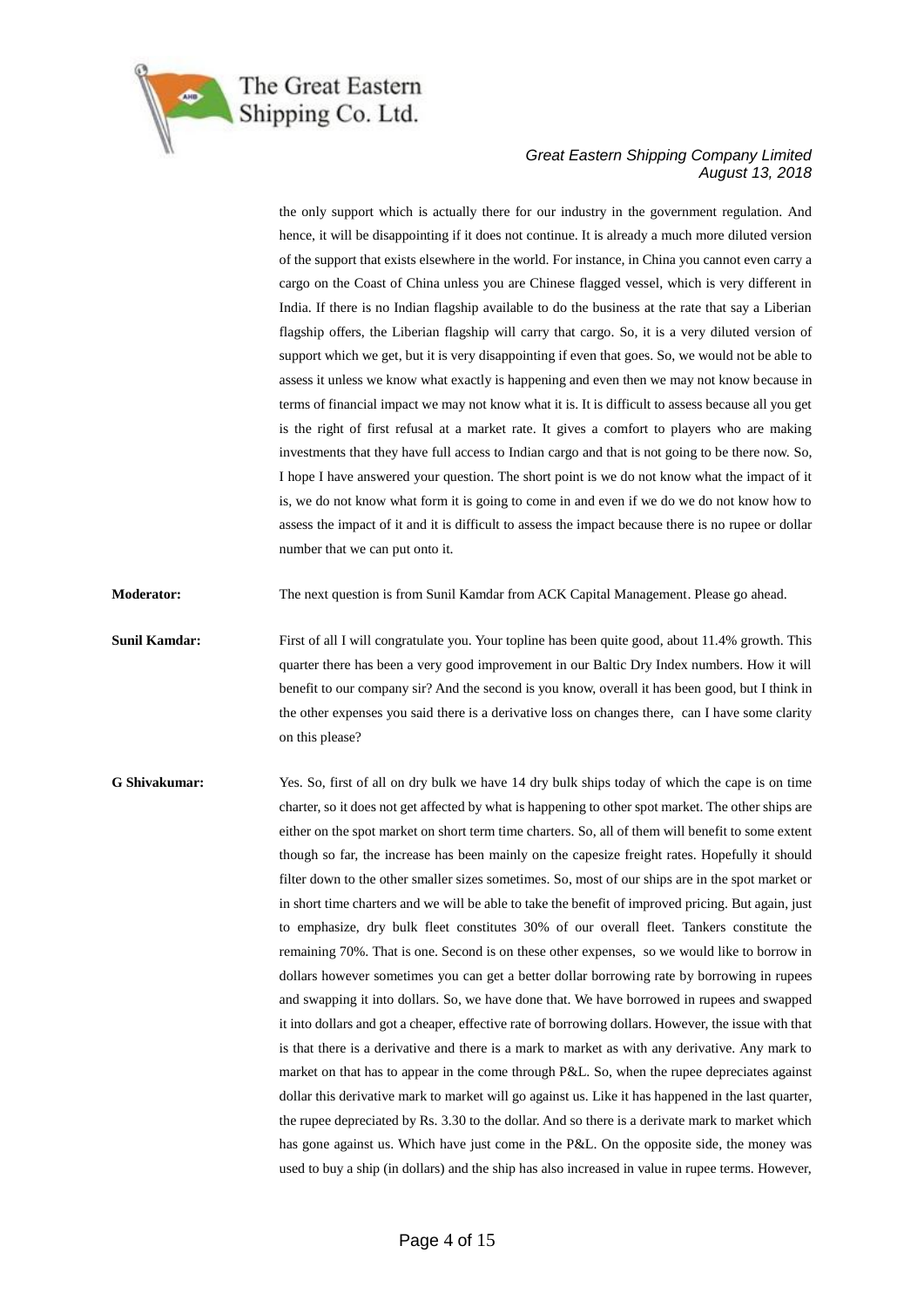

we do not capture that improvement in the value of the shift in our P&L account. So, it will only capture in the net asset value, but the net asset value is not a GAAP number. It is not an accounting number – it does not figure in our accounts and therefore the P&L is affected. Whenever the rupee depreciates, we are actually better off but the P&L is worst off because the significant part of the liabilities gets reevaluated in the P&L, but the assets which are the fixed assets of the ships do not get revalued into the P&L. The same thing happens with our dollar loans. All dollar loans taken after 1<sup>st</sup> April 2016 have to be revalued to the account on a quarterly basis. So, the same thing happens with those loans as well.

**Sunil Kamdar:** So, can you quantify the numbers?

**G Shivakumar:** We put that in a note, so the derivatives MTM was about Rs. 290 crores. It is the note #1 to our accounts. Mentioning the number from our consolidated basis, there is a number of Rs. 299.10 crore relating to the fair valuation of currency swaps.

**Moderator:** Next question is from Sarvajeet Bodas from EquityMaster. Please go ahead.

**Sarvajeet Bodas:** Sir my question is like shipping industry faces a sharp escalation of cost due to costlier fuel with the maximum Sulphur content of 0.5% in the 2020, so what will be the impact of this on our operating margins going forward?

**G Shivakumar:** See it is a slightly complex question. The way you put it, it looks very simple and the answer to that will be the operating margins will go down because your costs are going up, however it is not as straightforward as that. One is you can fit in equipment and continue to use lower cost fuel, that is one. However, even if you use higher cost fuel what is going to happen. Whether the cost is taken by the ship owner or the charterer or the customer is a function of how the market is behaving. Typically, these costs are priced in. So, let us just take an example. Let us say that on a VLCC today, you are earning \$10,000 per day in the spot market. It is a poor market, so you are running \$10,000 per day in the spot market. The fuel consumption on a VLCC is about 60-65 tons per day. The cost of low Sulphur oil, which is (MGO) Marine Gas Oil, is about 200 – let us take it as 200, it is a little over 200 – is \$200 per ton more than the cost of high Sulphur fuel oil, which means your fuel cost is going to be \$12000 per day higher. Now if you take today's freight rate and you put in the new fuel cost your earning is going to come down from \$10,000 per day which is already low to \$-2000 per day. Nobody will do business at \$-2000 per day. And therefore, the freight rate will move up. So, you will have a floor. You will not go below. Now I am talking a little theoretically. Let us say the floor below which a VLCC operator will say I am not going to carry cargos, if I am not paid bare minimum x amount of money. Let us call that \$8000 per day. At \$8000 per day below that I am not going to take it. So, that means his share is going to be max \$2000 per day from this \$10000. The rest, the pricing, the freight rate will move up to price in the additional fuel cost which are being borne by the ship owners. So, what are we looking to maximize? As ship owners what we are looking to maximize is not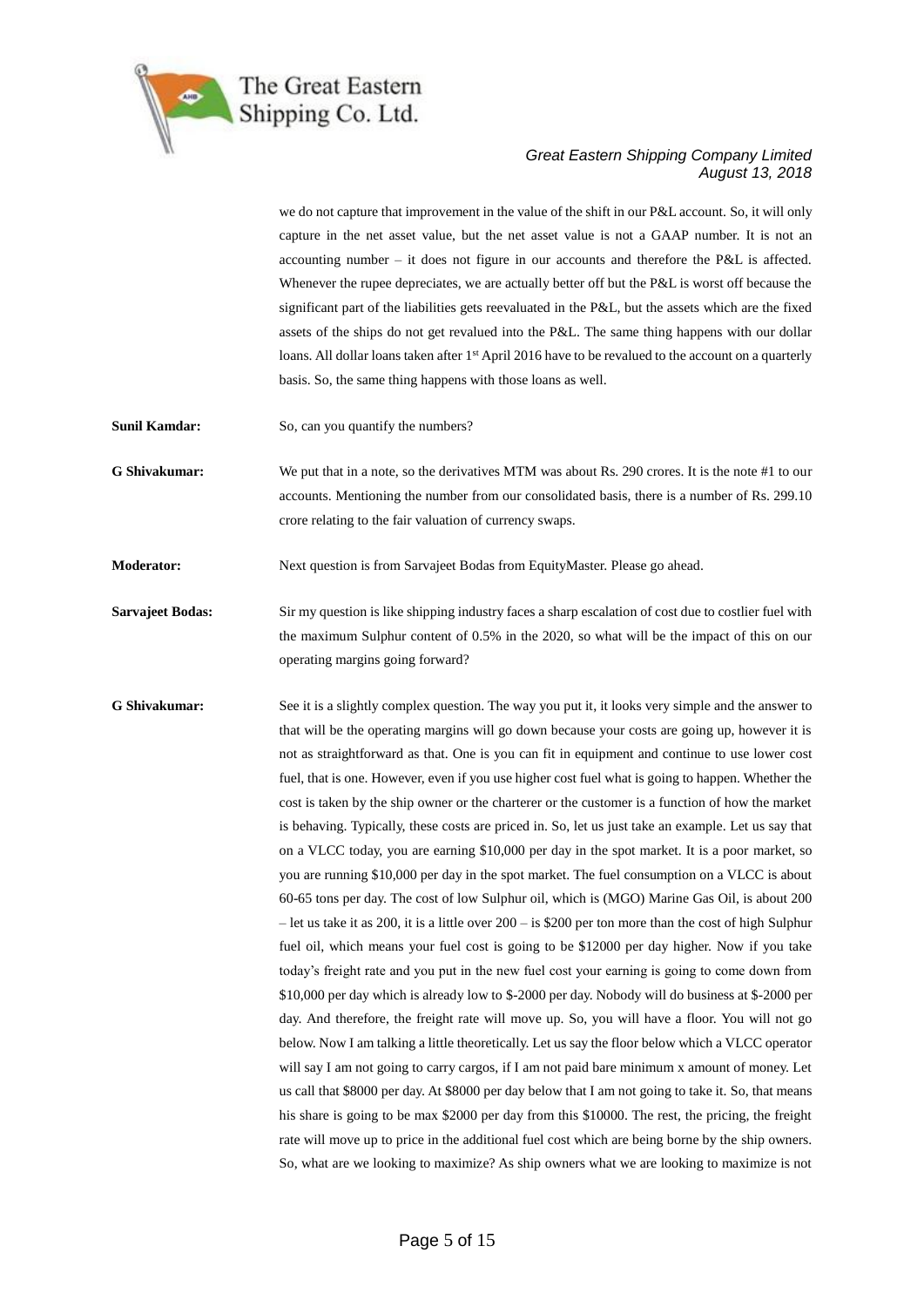

an operating margin or an EBITDA margin. We are looking to maximize the time charter equivalent yield which it comes from this which is freight minus voyage expenses. Voyage expense is mainly fuel cost and maybe some port dues and canal charges if you are passing through any of the canals. So, we are looking to optimize that number, which is in the example which I gave you \$10000 per day. It does not matter what is the percentage margin, etc, to us because the cost structure is changing every single day. Yesterday fuel oil was at \$430, today it is at \$440, day after tomorrow it maybe at \$420. And therefore, all we are looking at is at TCE. So, if the market is strong, the whole thing will get passed onto the customer. The whole cost increase will be passed onto the customer and the market will be strong if the demand for ships is higher than the supply of ships. The demand for ships will be affected by the price of fuel oil in this way. Your optimal speed and again I am giving you a theoretical example, your optimal speed at \$450 per ton which is a price of fuel today, maybe 13 knots speed. At 650 to optimize your time charter equivalent yield you may have to go down to 12 knots. What happens when you go down to 12 knots? The supply of ships reduces, because the same ship was doing the voyage in 50 days now it is going to take 55 or 60 days which means the supply of ships has shrunked means the demand-supply balance has become much tighter, which means freight rates go up because the customer has to pay more to get the ship. So, you may well have a situation where because fuel oil price went up all the ships go a little slower and therefore reduce effectively the supply of ships in the market.

**Sarvajeet Bodas:** And sir the second question is on the crude tanker market, we have witnessed like significant reduction in the time charters, so there has been a negative growth in the first half of 2018.

**G Shivakumar:** Negative growth meaning in the rates or in the fleet?

**Sarvajeet Bodas:** In the fleet, like scrapping is greater -

**G Shivakumar:** Yes, there has been negative growth in the fleet since 1<sup>st</sup> January to 1<sup>st</sup> July, very marginal negative growth. However, the fleet growth between July 2017 and July 2018 is in excess of 4% and that overhang is still there. That is the one which is really causing the stress in this market.

**Sarvajeet Bodas:** And so when do you see this recovery from hereon in the crude tanker?

G Shivakumar: Yes, so if we go through a year, say one full year like this. So, let us go through this year completely with zero fleet growth, which means that you have significant amount of scrapping and removal of ships and if you have this persisting through let us say for the next 12 months from mid 2018 to mid 2019, then you would have the base for a very good recovery.

**Moderator:** Next question is from Vaibhav Badjatya from HNI Investments. Please go ahead.

**Vaibhav Badjatya:** Just wanted a subjective testament on the current state of the industry as a whole both individually for a dry bulk and crude tanker and product tanker. So, not any projection of future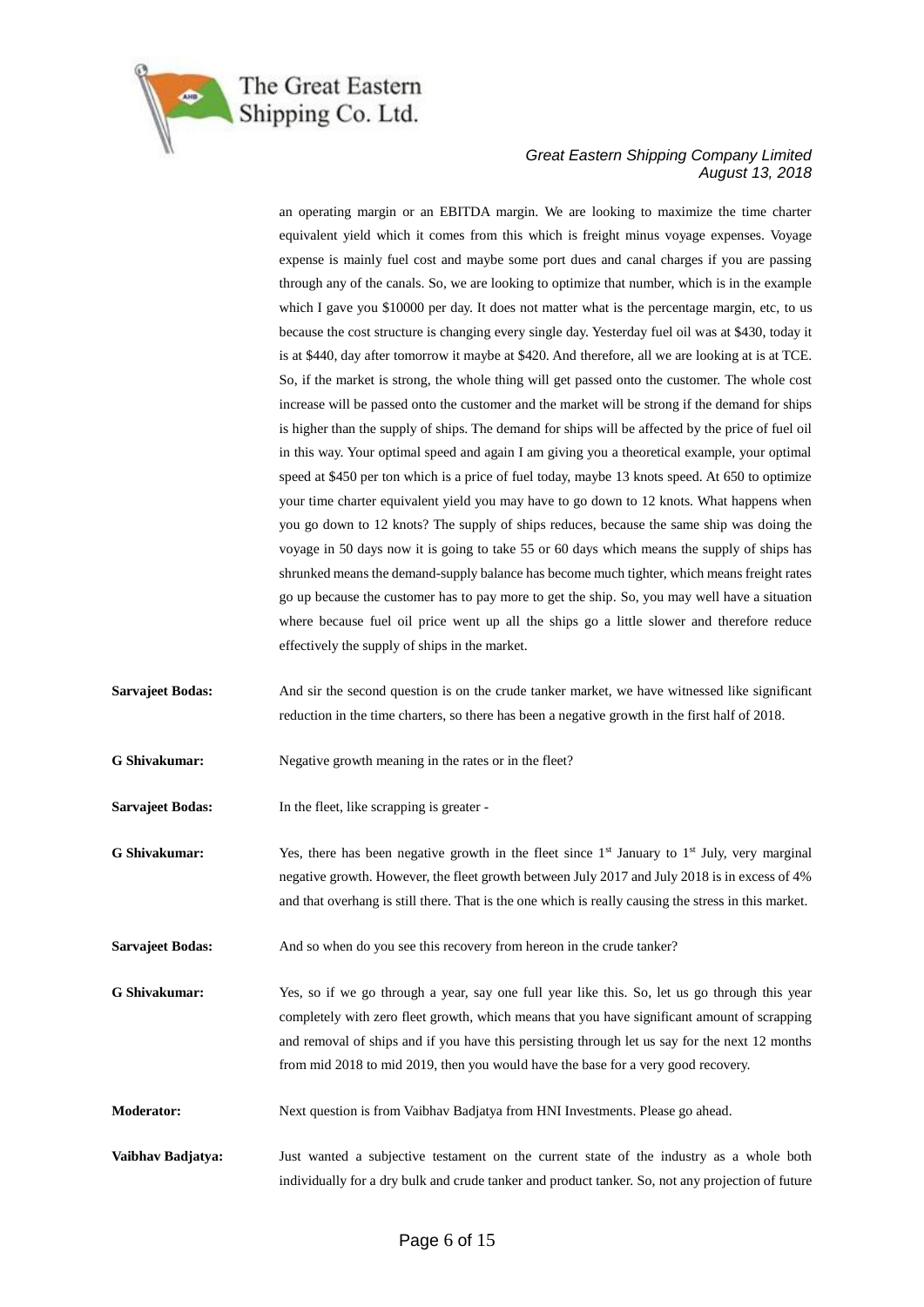

outlook but how do you rate the current state of the industry? Is it like really depressed which you only witness once in few decades or is it like normal cyclical low we are going through? How do you currently assess the current situation?

- **G Shivakumar:** See in terms of freight rate, I would say this is at a very low point in the cycle. It has not been this low for a long-long time, specially for crude tankers. And product tankers are also not doing very well, also at a fairly low point, but crude tankers are really doing badly in terms of freight rates. So, however we have not seen that having much of an impact on the asset values. Asset values sort of stay where they have been plus-minus a couple of percent in tankers for the last six months. The dry bulk has seen an improving trend both in freight rates and in asset prices. We think this improving trend will continue though it is not going to go up very sharply. We think the improving trend will continue going forward. In tankers we believe that we are at the bottom of the market, we do not think it can get worse from here. However, we are still trying to work to the overhang of excess supply of ships which got built up in 2016 and 2017. We think it will take possibly 6 to 12 months to work through this oversupply of ships and after that we will get back into balance sometime in 2019. That is sort of the prognosis. That would be sort of base case kind of scenario.
- **Vaibhav Badjatya:** And in terms of this derivative transaction 290 crore impact, so in the segment results that we have shown in which segment does it go? It goes into shipping, right or it is in unallocable cost?
- **G Shivakumar:** No, it goes into shipping.

**Moderator:** The next question is from Raja Kumar, who is an individual investor. Please go ahead.

- **Raja Kumar:** I have a couple of questions. On the TCY that you have shown for the shipping, you earlier mentioned that 70% is coming from the crude and product tankers and dry bulk is about 30%. So, I just want to know if this number holds good from a revenue mix standpoint also or is it just from the ships that you are having you gave this number? Because I was trying to find out what is your shipping revenue broken between these three categories products and dry bulk?
- **G Shivakumar:** This is mainly from a number of ships standpoint.
- **Raja Kumar:** So, is it possible to give the revenue mix as well for these three categories?

**G Shivakumar:** See if you see Q1 numbers, in overall percentage terms everything is in the region. So, crude tankers are at about 11K, the product tankers are at about 14.5K and dry bulks are at about 13.5K. So, they are not very different on a measure of dollars per day. So, I do not think it will be very different. Maybe this 30% of dry bulk will become slightly higher than 30% but not very significantly so. But this is a moving thing, right? So, if suddenly dry bulk booms tomorrow and it becomes \$20,000 per day across the board, what does it really give to you? What matters is how much capacity you have in that market. So, in terms of revenue coming from which sector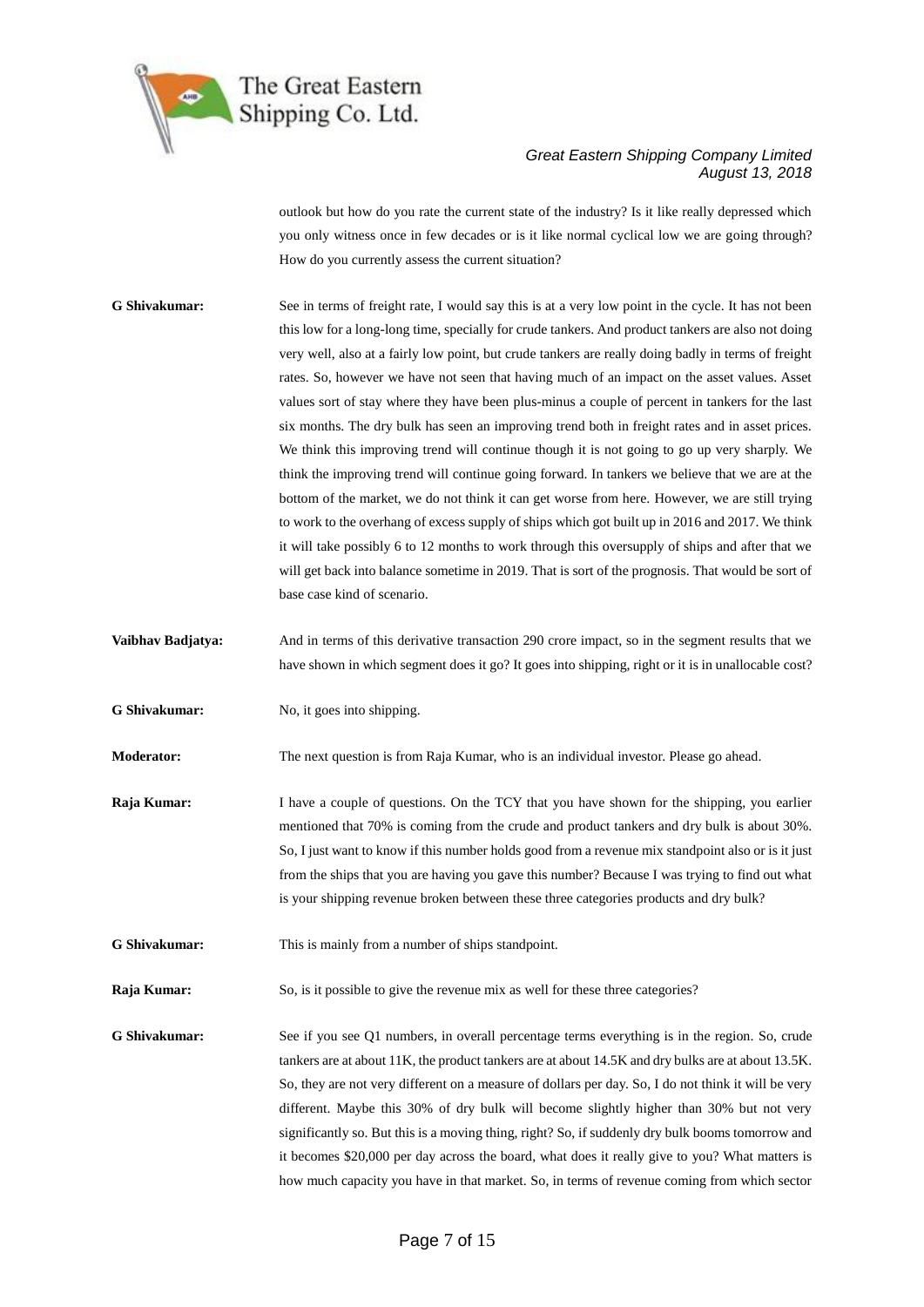

it does not really matter, what matters is how many ships you have in that sector and how many of them are open to take advantage of a market based on your market view, advantage or to bear the brunt of a bad market.

**Raja Kumar:** And is it possible for you to give me what is the current status of the species wise as it improved from your Q1 numbers or as it deteriorated last quarter -

**G Shivakumar:** I think they are about where they were in Q1, they have not changed significantly. I would not think any of them has changed by more than 5% – maybe the crude tankers maybe marginally better but not more than 5%. Everything is plus-minus 5%. So, nothing significant either way. So, as I mentioned the capesize is fixed on a time charter that continues on the time charter. The smaller ships that is Supramaxs and Kamsarmaxs also are not very different in spot rates from where they were in the previous quarter. So, maybe crude tankers are marginally lower but it is within a 5% band currently. I think the only sector which you can say is significantly better is LPG where the spot market has improved significantly since the previous quarter. However, we had some ships on time charter which are now on the spot market, so that itself is a slightly mix picture.

- **Raja Kumar:** So, in the last quarter call you mentioned that you are expecting shipping division to turn around faster than the offshore. So, I could see that the numbers are improving for products and dry bulk and crude is….. So, I just wanted to know do you expect the trend of this improvement to continue in the quarters to come by?
- **G Shivakumar:** In dry bulk yes, we expect that it should continue. The markets should strengthen. I mentioned it to the previous caller. The markets should continue to strengthen, though not very rapidly so it will be a gradual strengthening. In crude tankers there should be some strengthening. Let us see when the winter comes and the traditional winter demand kicks in. Product tankers, yes, it has not been that much different over the last few quarters. So, hopefully we should at least maintain these levels of TCYs.

**Raja Kumar:** So, in the previous quarter we need to sit on the impairment for the offshore division. So, I just want to know how does the cashflow is for this division? Do you anticipate any further writedowns in the quarter to come by or did we think that market is going to be steady if is not going to improve.

**G Shivakumar:** First just to clarify that impairment has no cashflow impact, it is just an accounting entry, revaluation of the assets. We do the impairment testing based on some assumptions with regards to earnings etc and with regard to the market value of the assets. Again, we will do that testing again in September after the quarter closes because we do that half-yearly. And we will have to see it that time. The asset prices have not deteriorated since March, not for rigs. For vessels it is tough to tell but we will have to review it in October. Again, it is an accounting entry and it does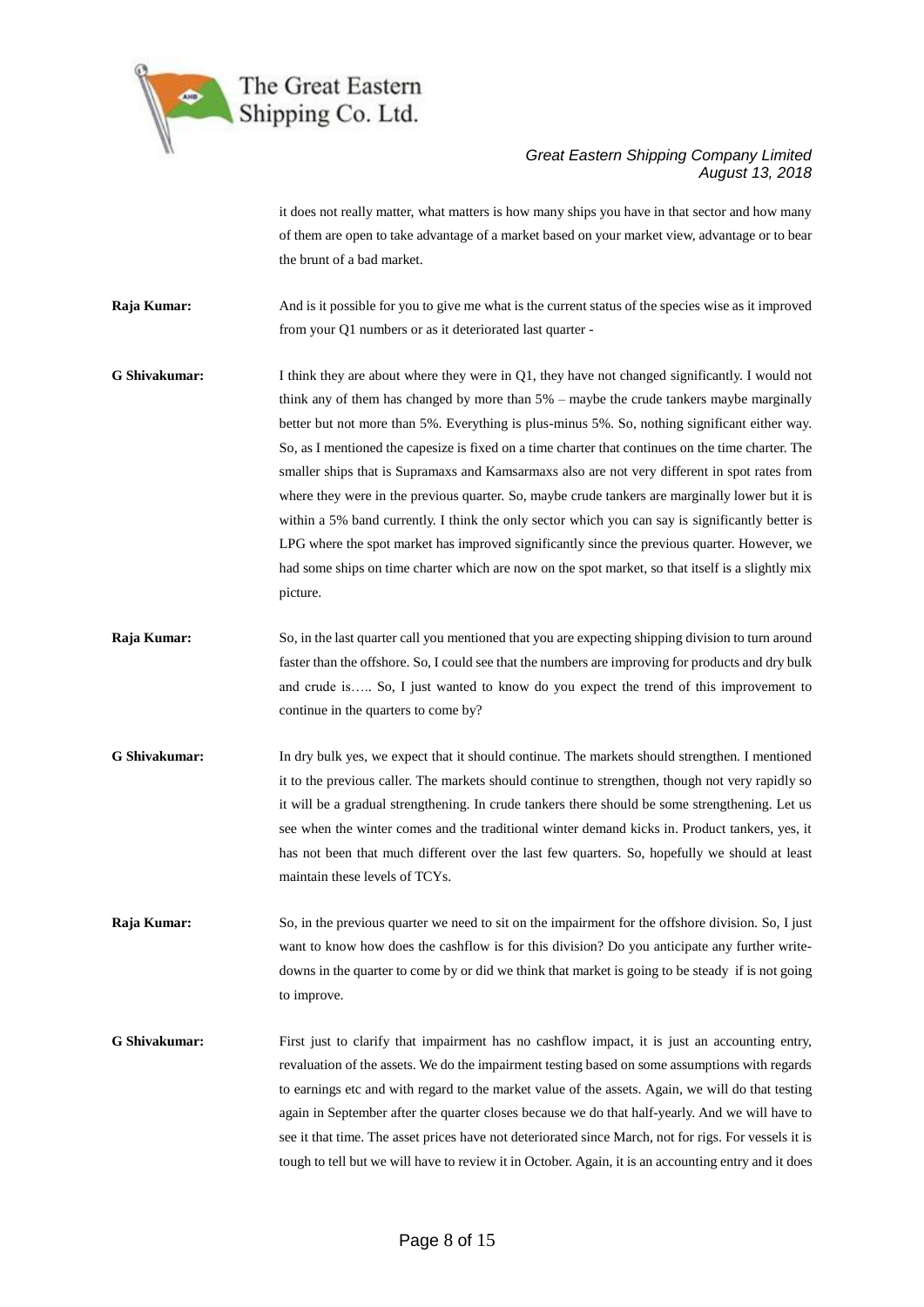

not affect our cash position. It is just recording, it is just a mark to market loss or gain, not a gain but a loss. So, I would not really treat that as too important.

**Moderator:** Next question is from Bhavin Gandhi from B&K Securities. Please go ahead.

**Bhavin Gandhi:** My question is relating to the offshore business. If we just look at the topline it has been pretty much flattish sequentially, whereas the operating days in both rigs and vessels have improved plus the rupee depreciation. So, barely see any change there. If you could explain why is that the case?

**G Shivakumar:** So, barely see any change in what?

**Bhavin Gandhi:** In the topline, so if I look at Rs. 2500 crore has barely moved despite probably a 12% higher operating days and rupee depreciation.

**G Shivakumar:** Yes, rupee depreciation has not kicked in yet. So, 65.5 of the previous quarter became 66.5 in this quarter i.e. Q1, because the main thing came in end of June. So, that is 1-1.5%. But the main thing there is that you had a rig which was operating at 2012 fixed contract which is Chhaya which came of that contract and has now gone into a 2017 fixed contract which is significantly different.

**Bhavin Gandhi:** So, was not this impact already there in the last quarter?

**G Shivakumar:** You are talking of ?

**Bhavin Gandhi:** Sequential number, that has barely moved despite almost about 12-14% higher operating days that we had in the quarter.

**G Shivakumar:** No, so the other thing, that is the extent of difference in these rates. The rig worked for 15 days in the quarter versus 90 days in this quarter. But the difference in rates is so much that it does not move a needle.

**Bhavin Gandhi:** And sir the other part is now that if I look at the operating numbers on the vessel side it appears to be only one vessel is probably idling now. So, is this the kind of operating rate, that given that we have fuel utilization in the offshore division that one should be looking at, at least in the course of this financial year?

**G Shivakumar:** Yes, a lot of our capacity is fixed through to the end of this year and so yes, it is not likely to improve significantly from here because a lot of the capacity is fixed. Couple of the vessels on the other hand can come off contract and so that utilization can drop as well. And as I said one vessel came off contract in end of June, so that will take a hit as well. So, yes it is not going to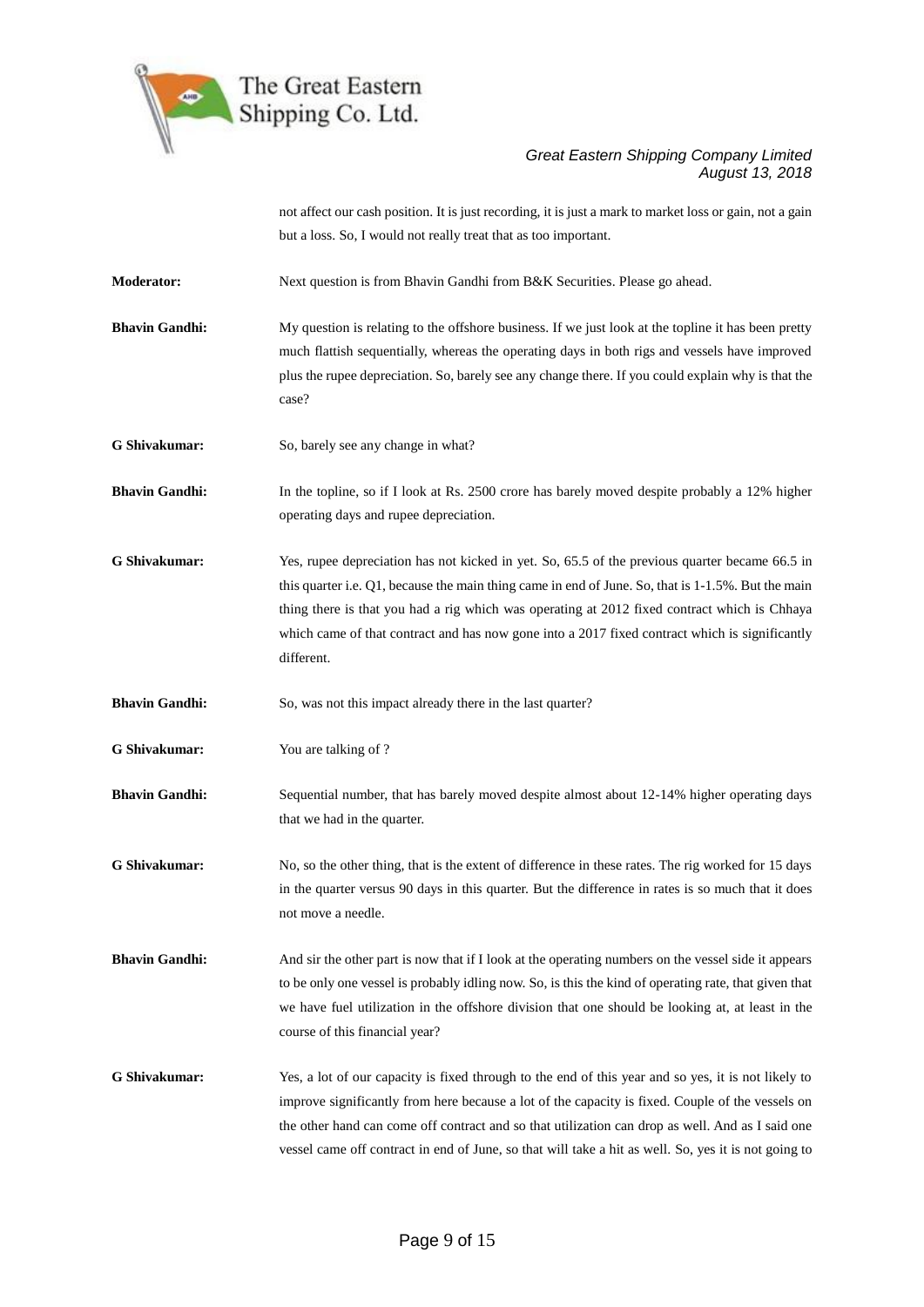

improve. It is unlikely to improve because we do not have that much room to improve either because we are so much fixed.

**Bhavin Gandhi:** And just one more point as far as the dividends are concerned, so we paid out dividend despite a loss last year. So, how should we be looking at dividends and how are you thinking in terms of dividends?

- **G Shivakumar:** See last year we had a consolidated loss. Again, we have a dividend policy on the website as well. We know that a lot of our shareholders look forward to a dividend. We have a large retail shareholding and therefore we try to pay a dividend and that is broadly the principle on which we operate. Now if we can, we will. It is additional \$15-20 million in cash based on last year's dividend. We have the ability, we have got the cash to pay and that is why we are doing that. It is one of the things. It is not a massive valuation improvement. Stocks which works on massive valuation improvement and therefore we believe that we should give at least a dividend where possible. And you saw that when in 2017 we did. We try to adjust this for the cycle, but we try not to go down too low when the cycle goes low and we try not to go too high when the cycle goes much higher. So, we are trying to move it, keep it within a narrower band.
- **Bhavin Gandhi:** Your comments on Ballast water?

**G Shivakumar:** Ballast water is coming up. It will happen over the next 4-5 years all the way up to 2023. So, Yes, we will need to spend some money on that, but the good thing is that a lot of people will not have the money to spend on it. It is going to cause upwards of \$600,000 for the small ships and going up to \$1.5 million for the big ships. We think lots of ships will get scrapped as a result of this. So, it is good according to us, so let us see. And 7 of our ships already have the Ballast Water Treatment.

**Moderator:** Next question is from Ketan Karani, who is an individual investor. Please go ahead.

**Ketan Karani:** We have added almost 25% of the capacity, like we are operating some 48 vessels at this point of time and you had almost added some 16 vehicles during last 1-1.5 years. So, are we through the end of this expansion cycle or you will need more? There are two parts to it. Will you be expanding on a regular basis? If that is the case, how would you plan to finance it?

**G Shivakumar:** See we have cash first of all. So, the deciding on more CAPEX is a function of what prices we get. If we get very attractive price we will stretch ourselves to do more CAPEX. We have done a lot of CAPEX. You are right, not just 25% we have gone up 50% in the last two years. We had 32 ships, we are now 48 and we are going to become 49 ships in the next couple of months. The CAPEX will be a function of what, whether we get good pricing on our ships that we look at. If we get attractive acquisition opportunities, we will acquire them. We have the capability to borrow. We have banking relationships which enable us to borrow at a reasonable rate. So, if there is a good enough project we can think of doing it. Again, the difficulty and I think it was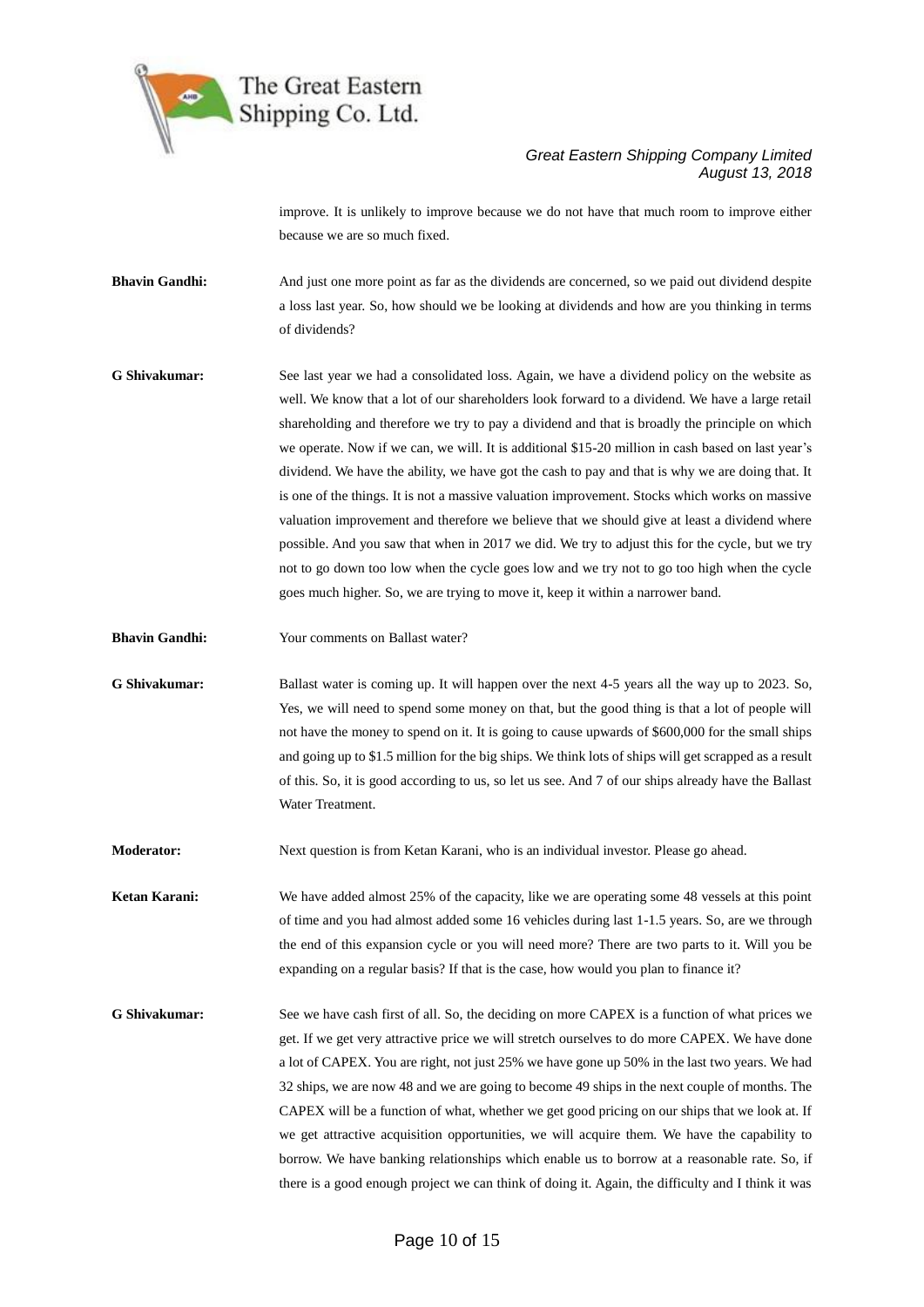

mentioned by the chairman in last time's statement is in finding good ships to buy, good quality ships to buy at a decent price. So, to give a short answer we are there to do more CAPEX, though I suspect not to buy another 10-15 ships and if we get a good enough deal we have the ability to fund it because we have capability to borrow it.

**Ketan Karani:** One more question on the oil prices. I am sure you are not an expert at this, but do you have any outlook for the oil prices could affect the prices of the company the most. Do you have any outlook on the future oil prices, maybe for a year or two?

**G Shivakumar:** Yes, we may not be experts, but we have to have a view on it and our sort of in-housed view on it is that it is going to get tighter, the price is likely to go higher. We think that the Iran sanctions have not got sufficiently priced into the oil market. If 2 million to 2.5 million barrels per day taken off the market it is currently the market may not have the ability to replace those or maybe it will be tight eroding the surplus capacity that we have when we use up those 2 millions barrels per day of production capacity. So broadly I think we would expect that prices would move higher from here.

**Ketan Karani:** How do you look at the global trade war that is going ahead right now and I mean any outlook on virtue of this trade war on the shipping industry and the company as a whole.

**G Shivakumar:** See two things impact which are there. So one is from US putting tariffs on China. We do not have much of an issue with that because that is mainly on finished goods. We do not carry finished goods that will affect mainly the container shipping business. The retaliatory tariff which have been put by China on US those will affect the commodity shipping market. First of all, soya bean, second crude oil and third LPG, all three of those there is a significant trade export from the US to the Far East including China and all of those important trades for the business because it travels a long distance when you travel from the US to all the way to China. It is very good for ton mile demand which is a main thing that shipping is looking for. So those could potentially have a negative impact. As a headline they do have a negative impact. However, China has to replace that product. Let us say that they are importing 20 million tons of soya beans from the US, they still need to consume that 20 million tons and that has to come from somewhere. So we think that it will be replaced maybe by Brazil and that is again a very longhaul trade from Brazil to China. It is a marginal negative on a headline basis, but it could turn out to be an okay thing because the commodity will still get transported if not from the US it will get transported from somewhere else.

**Moderator:** The next we have a follow up question from Vaibhav Badjatya from HNI Investment. Please go ahead**.**

**Vaibhav Badjatya:** On this impairment do we earlier also you used to do it on half yearly basis or you have changed policy recently to do it on a half yearly basis.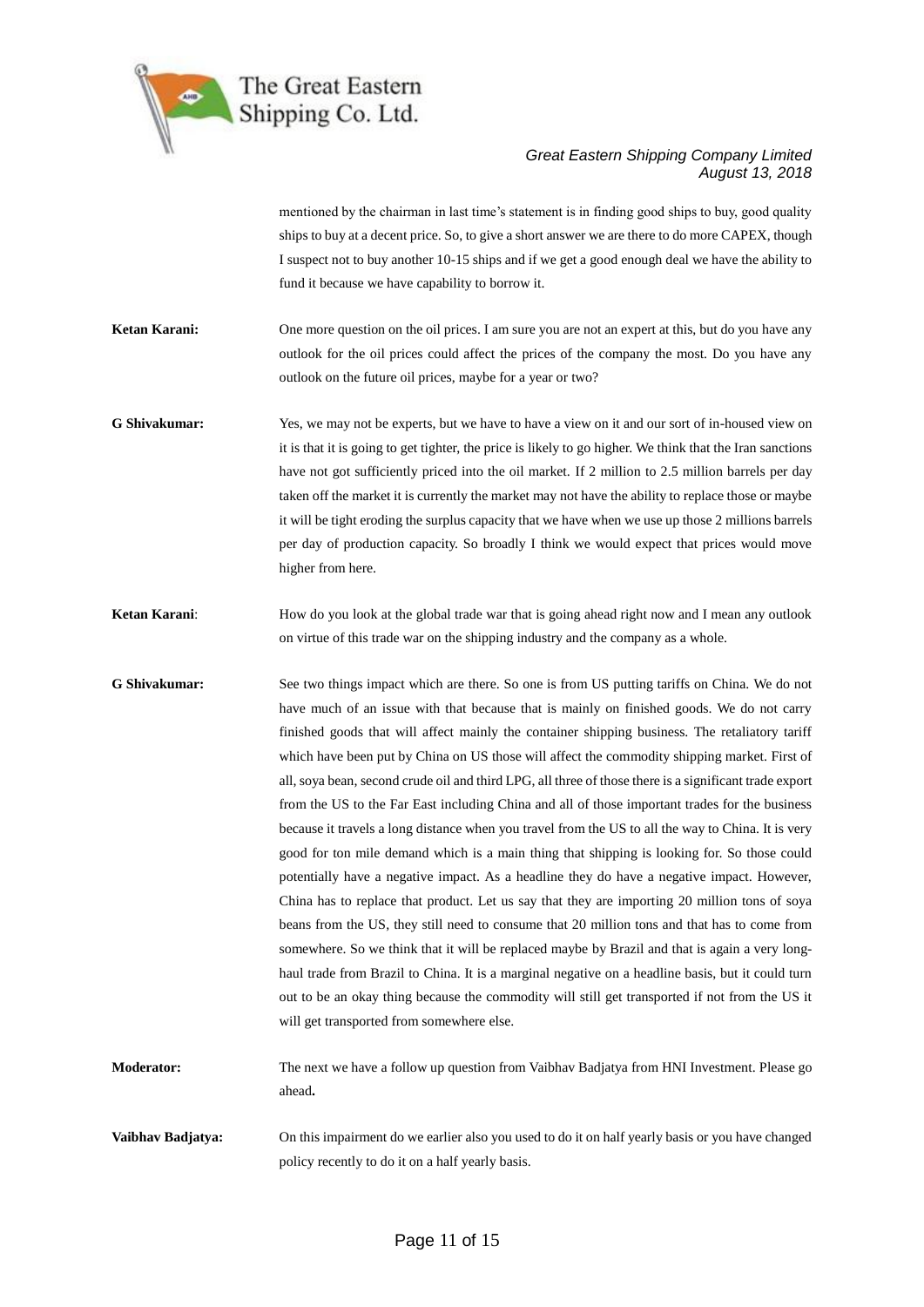

**G Shivakumar:** Yes, we had discussion with our auditors and they said that we can do the testing on a half yearly basis. In shipping we used to do it on a quarterly basis we still test it and see if there is any significant, but we have agreed now that we will do it on a half yearly basis whenever we publish the balance sheet. It is on every balance sheet date so every time we published a balance sheet we will do it just half yearly for September and March.

**Moderator:** The next question is from Himanshu Upadhyay from DHFL Pramerica. Please go ahead.

- **Himanshu Upadhyay:** So I had first question was on the product tanker side we have seen the product also doing much bad than last year okay and generally we thought that product would be far more stable category what is happening in that category and are the assets prices also correcting in that space and by when do we expect any improvement on that side because size of the fleet wise it is much bigger, so are you looking at that category and because now we have a much larger gas carrier fleet can you give a gas carrier separately and product tanker separately just have a better understanding of how the things are happening.
- **G Shivakumar:** Product tanker basically I think there is an issue with gasoline demand especially in South America and therefore the Atlantic trade has been quite poor and the Atlantic rates for MRs have been quite poor. The long-haul trade of Naphtha from Europe to Asia also suffered because of demand being a little lower and that is a long-haul trade which has a significant impact on ton mile and increased competition again from LPG. And the other factor as the new crude tanker which are being delivered in the Far East mainly from Korea as a first voyage they take a gas oil cargo to Europe and that takes a Suezmax or VLCC carrying a million barrels that takes away demand for a lot of product tanker. So it is as small factor, but on the margin it makes a big difference because again a long-haul trade. So these are the factors and fleet growth has been okay in the six month it is probably been about 1% but on an year-on-year basis probably at about 4% to 5% which is significant and that is what is really causing the weakness. The spot rate has actually been, and this is again I am not talking about our rate but I am talking our rate but I am talking about general market rates. Spot market rates in the quarter has probably been below 10,000 per day for non eco ships.
- **Himanshu Upadhyay:** And assets prices have also corrected.

**G Shivakumar:** Asset prices not really. So there maybe \$0.5 million here and there. At the older end prices are under pressure but not really. So 12 to 15 year old ships have been struggling a little bit but at the modern end we do not see any real pressure. So in the older that is a 10 to 15 year kind of profile we are looking at about 5% but half million to 1 million kind of reduction in prices and these are all ships which are between 10 and 18 million in value.

**Himanshu Upadhyay:** Any improvement do we expect from here on or how is the outlook on that segment specially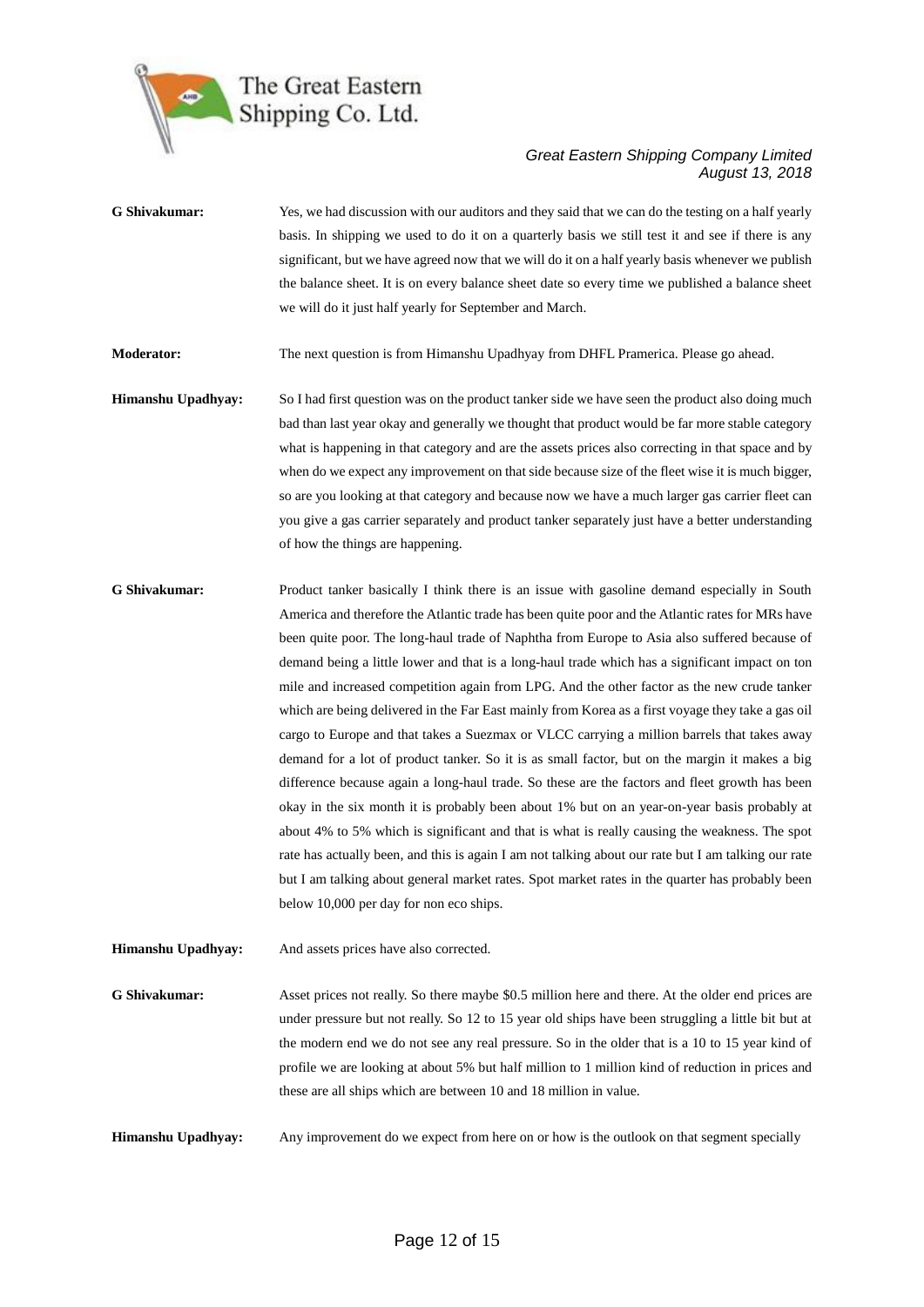

| G Shivakumar:       | So inventories have come down significantly in this year. So we expect that this should come<br>back by first half of 2019. We would have expected recovery by second half of 2018 but this has<br>been pretty disappointing and so we are pushing that further out. So, may be first half to mid-<br>2019 we are not seeing any great factors for a recovery in the near term really.                                                                                                                                                                                                                                                                                                                                                                                                                                                                                                                                                                                                                                                                                                                               |
|---------------------|----------------------------------------------------------------------------------------------------------------------------------------------------------------------------------------------------------------------------------------------------------------------------------------------------------------------------------------------------------------------------------------------------------------------------------------------------------------------------------------------------------------------------------------------------------------------------------------------------------------------------------------------------------------------------------------------------------------------------------------------------------------------------------------------------------------------------------------------------------------------------------------------------------------------------------------------------------------------------------------------------------------------------------------------------------------------------------------------------------------------|
| Himanshu Upadhyay:  | I had a question on LPG carriers so what is the outlook on that and have the asset prices fallen<br>or can you give some the way the market has behaved in last year both in terms of asset prices<br>and charter rates and what is the outlook you are seeing in that category especially on the order<br>side VLGC and MGC where we are present so some clarity on those two segments.                                                                                                                                                                                                                                                                                                                                                                                                                                                                                                                                                                                                                                                                                                                             |
| G Shivakumar:       | The older ends the prices have dropped significantly again older I am talking about $(+20)$ years<br>prices in VLGC. At the modern end also they have dropped a bit in the last one year or so maybe<br>by 10% to 15%. So there is pressure in pricing of ships and that sort of enables us to buy a couple<br>of gas carriers so in the last twelve months we have bought four gas carrier as you would noticed<br>2 MGC and 2 fairly modern VLGC 10 to 12 year type of age profile. So, prices have dropped in<br>recent weeks, we have seen that the spot rates has gone up so spot rates which were languishing<br>in the sub-10,000 range are now up to about $15,000$ to $20,000$ . I think Indian voyages are getting<br>fixed in fact at (+20000) for voyages to East Coast of India. So these are not bad rates. It is tough<br>to say what is driving this, but it has become significantly stronger. So the freight rate from AG<br>to Japan was \$20 per ton maybe three months ago it is now \$40 per ton. Some of it goes in the<br>fuel cost but significant part of it is an improvement in the TCE. |
| Himanshu Upadhyay:  | And order book on both these categories mean as of now percentage of fleet?                                                                                                                                                                                                                                                                                                                                                                                                                                                                                                                                                                                                                                                                                                                                                                                                                                                                                                                                                                                                                                          |
| G Shivakumar:       | Yes it is still about 13% for VLGC, there have been few orders going in people have still been<br>ordering some. So that is happening. Again, all this scrubber stuff some people are taking a view<br>we should fit scrubber, etc. So might as well go and order a new ship with eco, scrubber, etc., so<br>maybe that is pushing some orders, but the order book remains at about 13% for VLGC and in<br>crude also it is also around 13%.                                                                                                                                                                                                                                                                                                                                                                                                                                                                                                                                                                                                                                                                         |
| <b>Moderator:</b>   | The next question is from the line of Adesh Mehta from Ambit Capital. Please go ahead.                                                                                                                                                                                                                                                                                                                                                                                                                                                                                                                                                                                                                                                                                                                                                                                                                                                                                                                                                                                                                               |
| <b>Adesh Mehta:</b> | For our offshore business at what price levels for oil should we see E&P activity coming back<br>and then you know utilization levels improve and then this industry finally turning around?                                                                                                                                                                                                                                                                                                                                                                                                                                                                                                                                                                                                                                                                                                                                                                                                                                                                                                                         |
| G Shivakumar:       | The current price level is not a bad number at all. At this price level you should see it coming<br>back. However the critical thing is the confidence about future levels again even that is not an<br>issue because though you are in backwardation on the crude price, you can still go out and hedge<br>three years down the road, five years down the road at above \$60 per barrel which is still a decent<br>number considering somebody had put out a report saying that oil company are more profitable<br>at currently at \$60 per barrel then they were at \$110 per barrel in 2014 because the cost structure<br>has come off so much. At \$60 they should be able to make a lot of project work considering the                                                                                                                                                                                                                                                                                                                                                                                         |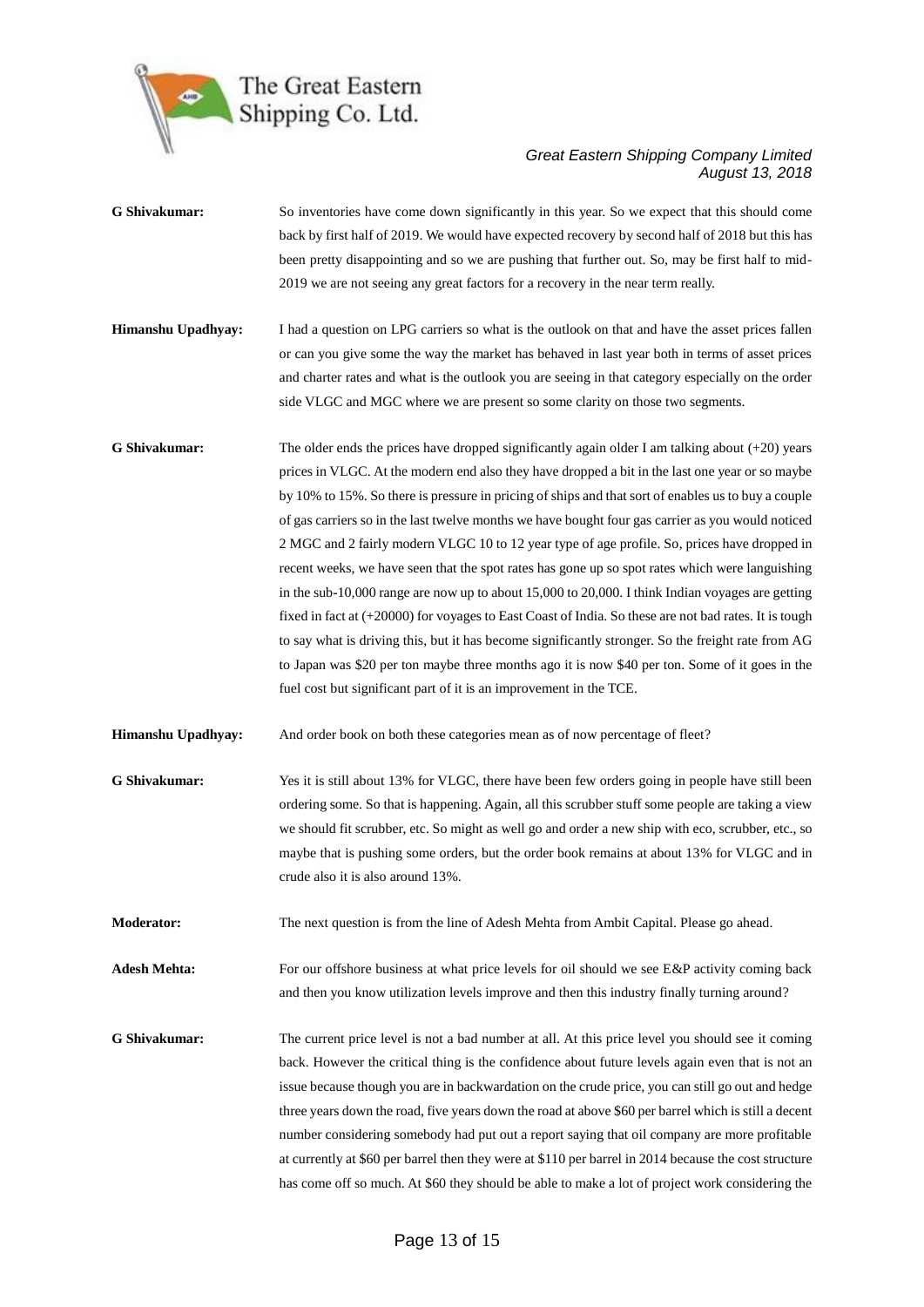

deflation in the cost of services including drilling and offshore vessel and lot of other services. So the crude price is fine, it is just a question of making the call and being confident about demand being there going forward and this generally happens with a little bit of a lag and we believe that with this lag there should be there should be an improved or increases in the budgets for E&P activity which should come through by the end of this year and in fact this is around the time that people undertake this E&P service. The broking houses they undertake E&P service of the E&P majors to what kind of view they are taking on the CAPEX for next year and so hopefully we will start getting a picture but I would be very surprised if CAPEX next year did not go up from this year levels considering what has been happening to oil price (+65).

**Moderator:** The next question is from the line of Ranjit Kothari from Vibrant Securities. Please go ahead.

**Ranjit Kothari:** My question is on the balance sheet if I understand correctly we do a mark to market adjustment every 6 months, so is it fair to say that our book value should be very close to NAV?

**G Shivakumar:** So couple of things mark-to-market you are referring to the vessels.

**Ranjit Kothari:** The asset basically the asset side vessels and rigs offshore assets.

**G Shivakumar:** So we do not do a mark-to-market, we do an impairment testing. The impairment testing looks at two things – one is a current market value and second is it looks at the NPV of future expected cash flows of the assets. So, it is a not a pure mark-to-market like you do for a financial instrument because it is a completely different thing and you should not be valuing a fixed assets like that. So the mark-to-market that you are looking for is in the NAV that we declare. The NAV that I put out every quarter and the book value per share in Great Eastern Shipping standalone for instance is about Rs. 330 per share and the NAV I mentioned is Rs. 361 per share therefore you know that the market value of the shipping fleet is higher than the book value of the shipping fleet and on the flip side when I gave the consolidated NAV I gave a range of 360 to 430 approximately and the book value on a consolidated basis is almost Rs. 450 per share. So you know that on a consolidated basis you are market value of the asset is lower than the book value of the assets.

**Ranjit Kothari:** Which means that you are expecting a better cash outflow than what the NAV is currently quoting at?

**G Shivakumar:** We are expecting that the NPV of future cash flow of our offshore assets is higher than the current market value.

**Moderator:** The next we have a follow up question from Chetan Karani he is an individual investor. Please go ahead.